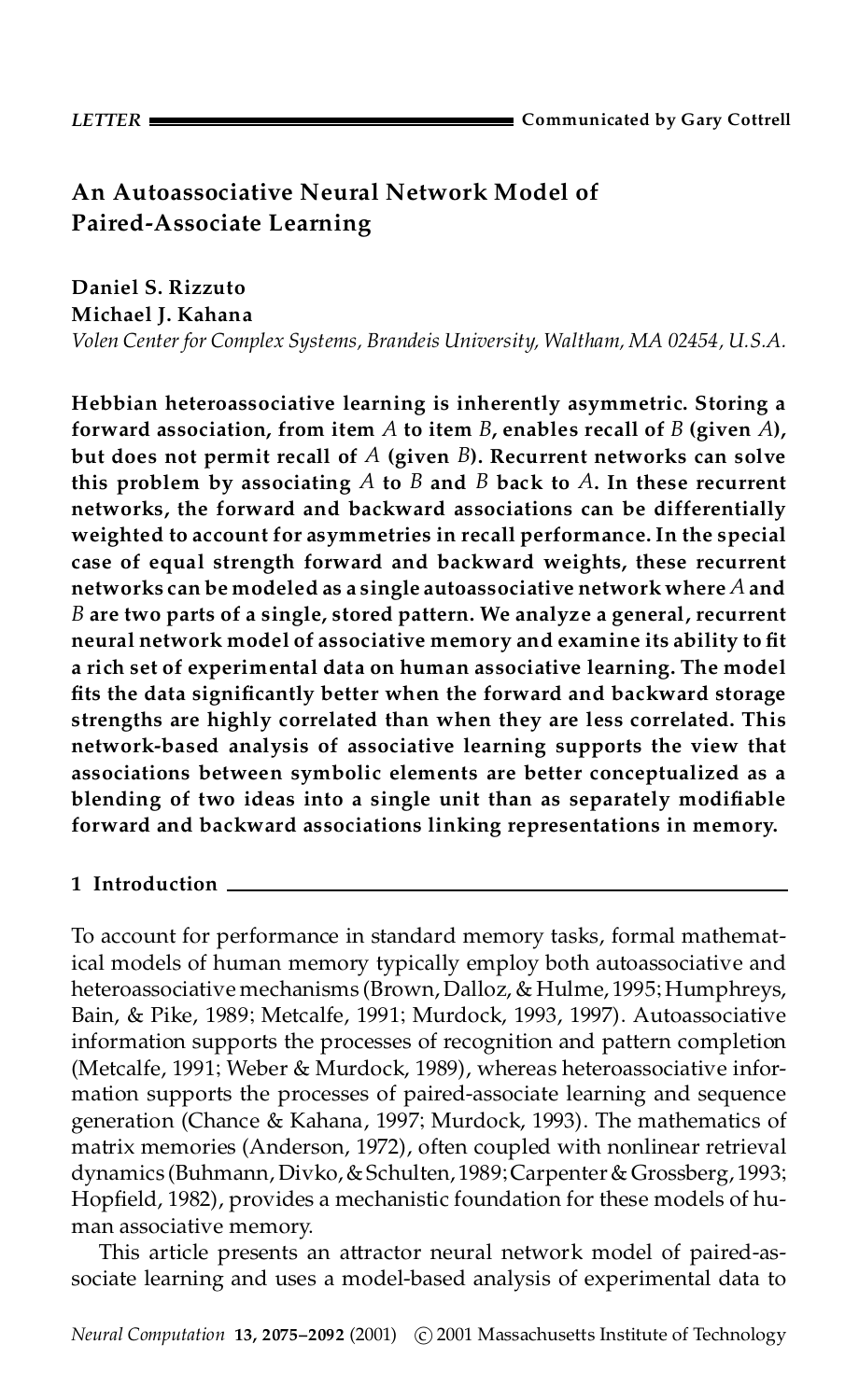shed light on some basic unresolved questions concerning the nature of associations in human memory. The paired-associate learning task is one of the standard assays of human episodic memory. Typically subjects are presented with randomly paired items (e.g., words, letter strings, pictures) and asked to remember each *A*-*B* pair for a subsequent memory test. At test, the *A* items are presented as cues, and subjects attempt to recall the appropriate *B* items.

Attractor network models and classic linear associators provide simple accounts of associative learning. Storing an autoassociation enables pattern completion, and storing a heteroassociation enables recall of paired stimulus representations. However, if the representations of the to-belearned items (*A* and *B*) are combined into a single composite representation (by summation or concatenation), itis possible to use an autoassociative network to accomplish heteroassociation. In a simple matrix model, where the representation of the *A*-*B* pairis given by the sum of the constituent item vectors  $(a + b)$ , the storage equation for an autoassociative model would be  $W_t = W_{t-1} + (\mathbf{a} + \mathbf{b})(\mathbf{a} + \mathbf{b})^T = W_{t-1} + \mathbf{a}\mathbf{a}^T + \mathbf{a}\mathbf{b}^T + \mathbf{b}\mathbf{a}^T + \mathbf{b}\mathbf{b}^T$ . Alternatively, one could construct a recurrentheteroassociative matrix memory in which *A* is associated with *B* and *B* is associated back to *A*. In this model, the forward association would be stored in the matrix  $W_t^{A \to B} = W_{t-1}^{A \to B} + \mathbf{ba}^T$ , and the backward association would be stored in the matrix  $W_t^{B \to A} = W_{t-1}^{B \to A} + ab^T$ . Although both versions support heteroassociative recall, the autoassociative version assumes symmetric forward and backward associations, whereas the heteroassociative version allows for asymmetric, and possibly indepen dent, forward and backward associations. This distinction between sym metric and asymmetric associations has a long history in the experimental psychology of human memory and learning.

#### **2 Associative Symmetry Versus Independent Associations**

According to the classic associationist view, the strength of an association is sensitive to the temporal order of encoding (Ebbinghaus, 1885/1913; Robinson, 1932). If *A* and *B* are encoded successively, the forward association,  $A \rightarrow B$ , is hypothesized to be stronger than the backward association,  $B \rightarrow A$ . The strengths of forward and backward associations are further hypothesized to be independent (Wolford, 1971). We refer to the strong version of this view as the independent associations hypothesis (IAH). In contrast to this position, representatives of Gestalt psychology (Asch & Ebenholtz, 1962; Köhler, 1947) viewed symbolic associations as composite representations, incorporating elements of each to-be-learned item into a new entity. We refer to this view as the associative symmetry hypothesis (ASH). According to this position, the strengths of forward and backward associations are approximately equal and highly correlated.

In support of the associative symmetry view, early studies of paired associate learning found approximate equivalence between forward and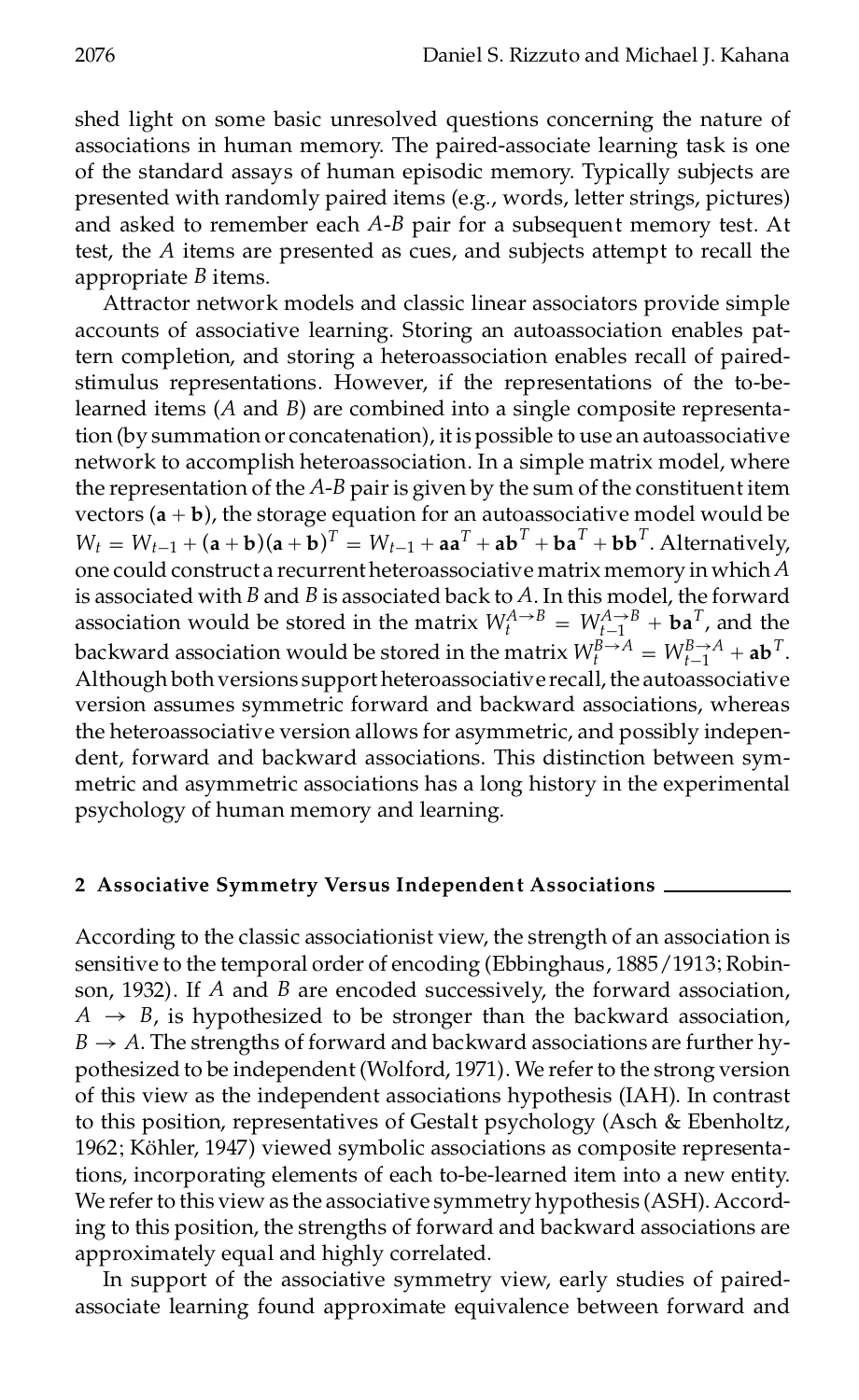backward recall probabilities (see Ekstrand, 1966, for a review). That is, or der of study did not seem to influence the strength of forward and backward associations. The equivalence of forward and backward recall was particularly striking when highly imagable words were used as stimuli (Murdock, 1962, 1965, 1966). Data from these experiments showed nearly identical forward and backward recall across variations in presentation rate, serial position, delay between study and test, list length, and number of repetitions of the study pairs. More recent studies have shown that the classic symmetry results are readily replicated (see Kahana, 2001, for a review). This surprising result, supporting gestalt and cognitive ideas, inspired sig nicant debate for nearly two decades. The problem was not resolved, and it resurfaced when mathematical models of associative memory appeared on the scene (Murdock, 1985; Pike, 1984).

Although retrieval in paired associates is approximately symmetric (with respect to order of study), retrieval in free recall and serial recall shows marked asymmetries. For example, when subjects are asked to name the letter that precedes or follows a probe letter in the alphabet, backward retrieval is typically 40 to 60% slower than forward retrieval (Klahr, Chase, & Lovelace, 1983; Scharroo, Leeuwenberg, Stalmeier, & Vos, 1994). In the free recall task, subjects are presented with a series of items and asked to recall them in any order. Analysis of output order reveals that forward transitions are signicantly more frequent than backward transitions (Kahana, 1996). This is true of immediate, delayed, and continuous-distractor free recall (Howard & Kahana, 1999).

Although many studies have found symmetry between forward and backward recall, there are still conditions under which symmetric retrieval is violated. For example, in studies where pairs of items are chosen from different linguistic classes, strong asymmetry is often observed. Lockhart (1969) showed that cued recall of noun-adjective pairs was superior when cued with the noun than when cued with the adjective, independent of the order of study. However, when subjects study noun-noun pairs, associative symmetry is observed. Wolford (1971) examined both digit-word and word digit pairs and found an advantage when using words as the retrieval cue, irrespective of the order of presentation.

Kahana (2001) presented an analysis of the implications of associative symmetry for linear matrix and convolution models of human associative memory.In his treatment, he showed that models assuming symmetry (Met calfe, 1991; Murdock, 1997) can still account for empirical asymmetries in overall forward and backward recall performance. Consider, for example, items with different numbers of preexperimental associates. If item *A* has many more preexperimental associates than item *B*, then probing memory with item  $\overline{A}$  will result in significant associative interference and impair subjects' performance. This will occur even if the *A*-*B* association is stored symmetrically.

Although models that assume symmetry can account for findings of retrieval asymmetries, models that assume independent associations can also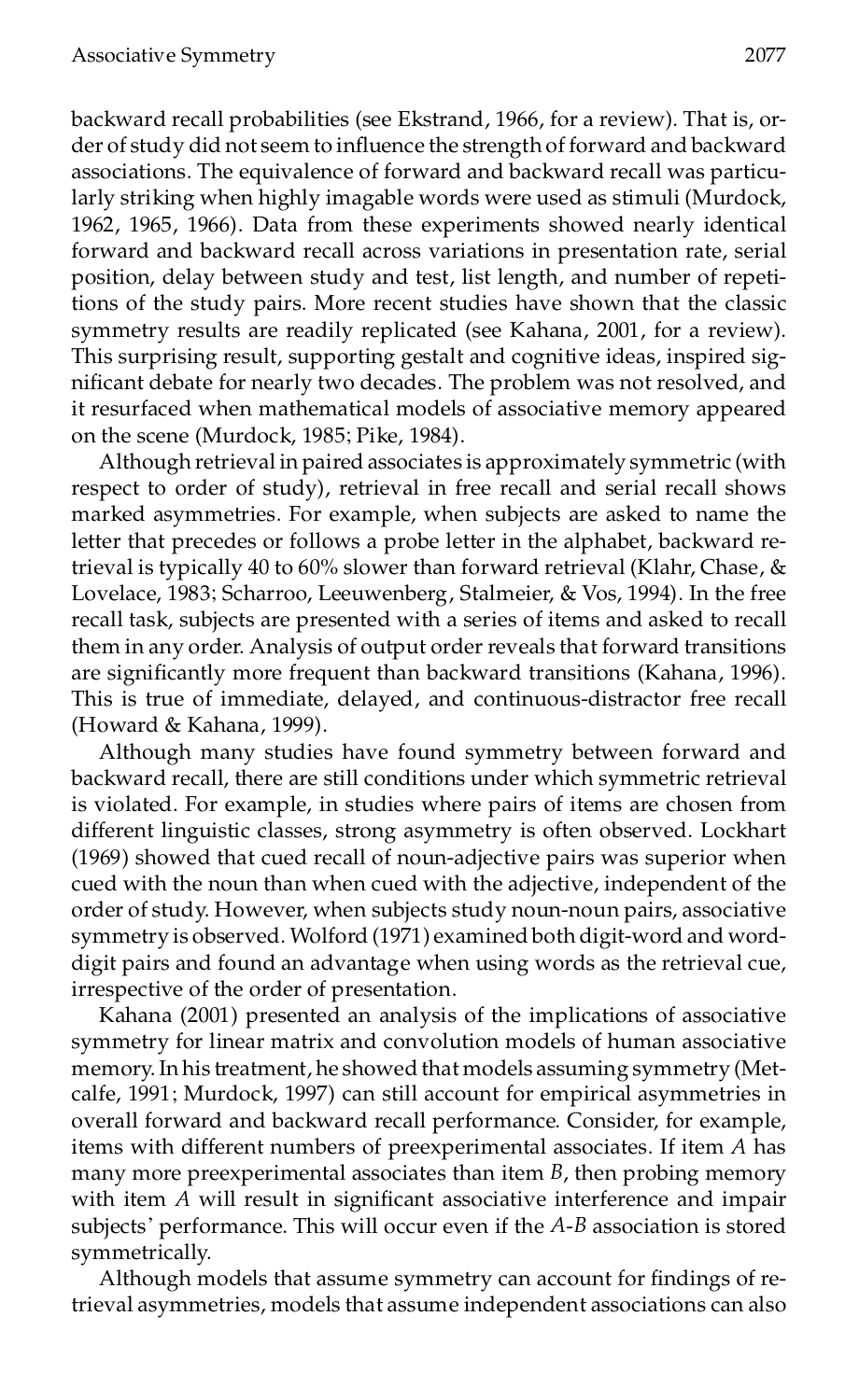account for the equivalence of forward and backward recall performance. In this case, if associations are formed independently but with equal strength on average, symmetric retrieval probabilities would be realized. It is thus unlikely that forward and backward recall probabilities will discriminate among competing theories.

To address the question of the dependence or independence of forward and backward associations, Kahana (2001) employed the method of suc cessive tests, which involves successively testing the stored associations in both the forward and reverse directions. With this method, one can directly estimate the correlation between forward and backward recall of a given studied pair. Kahana reported experimental evidence consistent with the ASH.

### **3 A Neural Network Model of Paired-Associate Learning**

We developed an autoassociative neural network model to simulate for ward and backward associative recall and to model data on the correlation between successive recall tests by human subjects (Metcalfe, 1991; Metcalfe, Cottrell, & Mencl, 1993). Although autoassociation is generally used to encode a single representation, if the representation being stored is the combination of two items, it is possible to store both autoassociative and heteroassociative information within a single memory matrix. Assuming that the representations of the *A* and *B* items are concatenated, the general form of the storage equation for a list of *L* pairs is given by

$$
W = \sum_{\nu=1}^{L} (\mathbf{a}^{\nu} \oplus \mathbf{b}^{\nu})(\mathbf{a}^{\nu} \oplus \mathbf{b}^{\nu})^T,
$$
\n(3.1)

where  $\mathbf{a}^{\nu}$  and  $\mathbf{b}^{\nu}$  are binary ( $\pm 1$ ), *N*-element vectors representing the items to be associated,  $\mathbf{a}^{\nu} \oplus \mathbf{b}^{\nu}$  denotes the concatenation of  $\mathbf{a}^{\nu}$  and  $\mathbf{b}^{\nu}$ , and W is the  $2N \times 2N$  weight matrix. This outer product produces a memory matrix with four quadrants, as shown in Figure 1. Quadrants 1 and 3 of the matrix contain autoassociative information, and quadrants 2 and 4 contain heteroassociative information.

We use a probabilistic encoding<sup>1</sup> algorithm that enables the network to account for the effect of repetition on performance. Each weight in the matrix has some probability of being stored correctly, depending on the

<sup>&</sup>lt;sup>1</sup> In an analysis of different learning rules for distributed memory models, Murdock (1989) found that probabilistic encoding of the individual "features" of item vectors pro vided a good fit to data on paired-associate learning. In this framework, each feature is encoded with some probability on each presentation of the item. This results in an increase in the number of features encoded with each presentation. For more recent models using probabilistic learning in autoassociative networks, see Amit and Brunel (1995), Amit and Fusi (1992), and Brunel, Carusi, and Fusi (1998).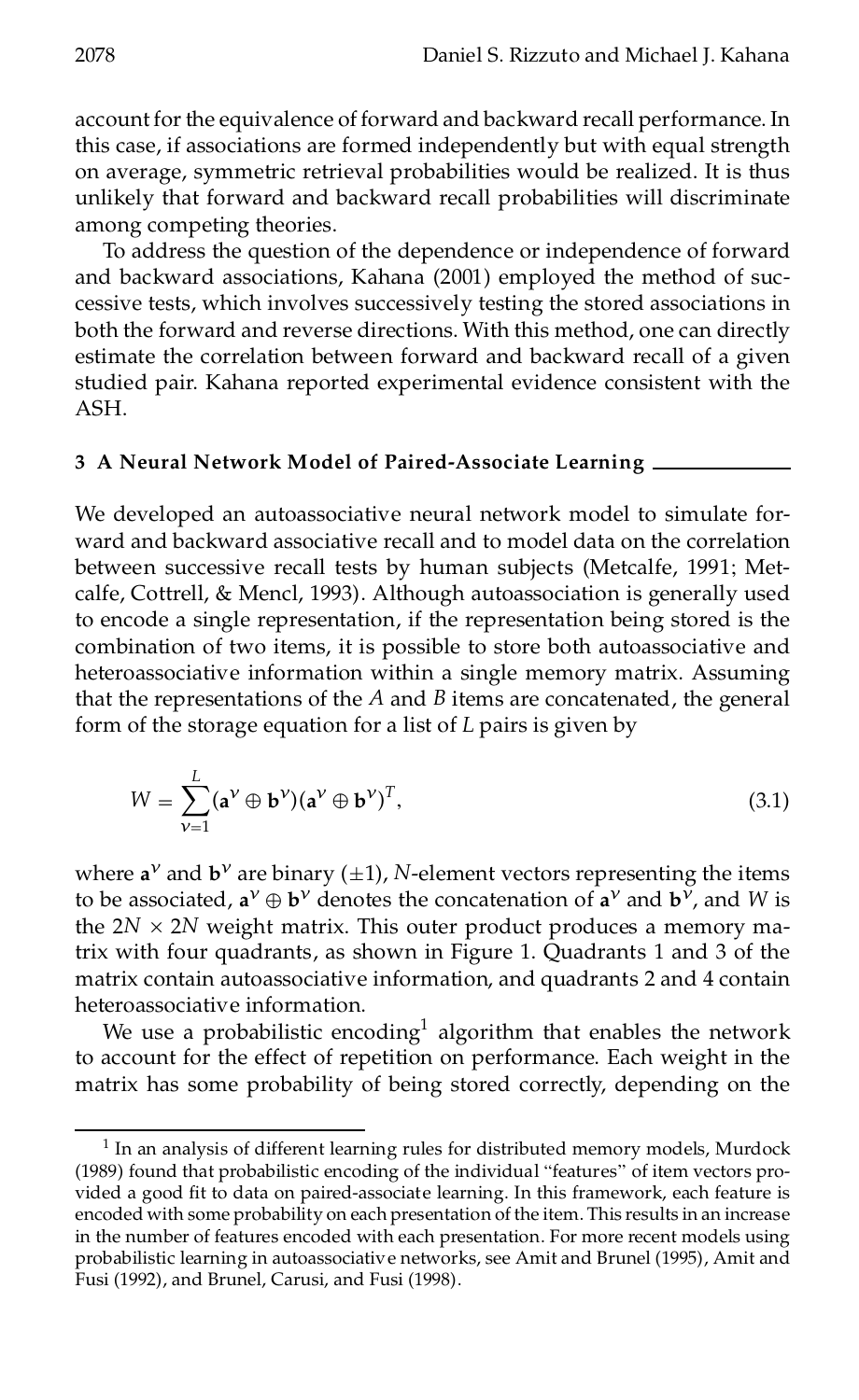

Figure 1: Graphical representation of the autoassociative network architecture used to simulate the experimental paradigm. Light rectangles indicate heteroassociative quadrants of the weight matrix, and the darker rectangles indicate autoassociative quadrants. Triangles represent the nodes in the network.

quadrant of the matrix in which it resides and the number of repetitions. The heteroassociative quadrants of the matrix drive the associative recall process, and we introduce two random variables,  $\gamma_f$  and  $\gamma_b$ , which control learning in the forward and the backward directions, respectively.

For a pair in the list, the rule for storing each heteroassociative weight in the quadrant that mediates forward recall (quadrant 2 in Figure 1) is given by

$$
\Delta W_{ij} = \begin{cases} s_i^{\gamma} s_j^{\gamma} & \text{with probability} \\ 0 & \text{with probability} \end{cases} \begin{cases} \gamma_f \\ 1 - \gamma_f, \end{cases}
$$
 (3.2)

where  $\mathbf{s}^{\nu} = (\mathbf{a}^{\nu} \oplus \mathbf{b}^{\nu})$  and  $\gamma_f \sim \mathcal{N}(\mu, \sigma)$ . Similarly, the probability of storing each heteroassociative weight that mediates backward recall is given by  $\gamma_b \sim \mathcal{N}(\mu, \sigma)$ . The parameter  $\mu$  represents the mean probability of encoding, while the parameter  $\sigma$  represents the variability in encoding across pairs.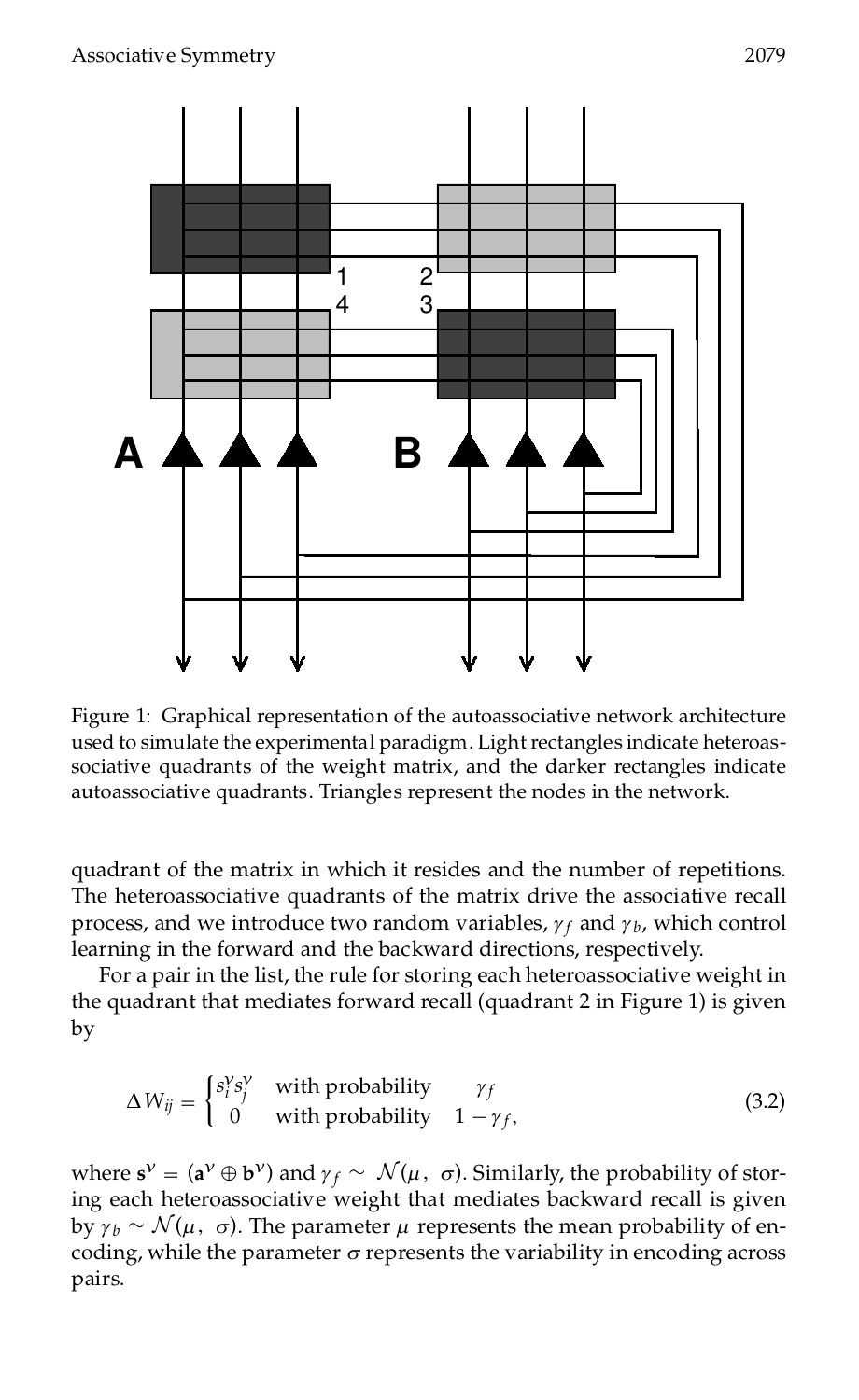If  $\gamma_f$  and  $\gamma_b$  are perfectly correlated, the model implements the ASH. If  $\gamma_f$  and  $\gamma_b$  are independent of one another, the model implements the IAH. Rather than pitting the two hypotheses against each other, we can allow the model to determine the correlation between  $\gamma_f$  and  $\gamma_b$ , denoted  $\rho(\gamma_f, \gamma_b)$ , that best fits the data. The power of this parameter lies in its ability to change the behavior of the model from that approximating the IAH when *r* approaches zero, to that approximating the ASH when  $\rho$  approaches unity. For the correlation parameter to be meaningful, the values of  $\gamma_f$  and  $\gamma_b$ must vary across pairs. This reflects the empirical finding that some pairs are easier to learn than others. The correlation represents the degree to which variation in encoding is at the level of pairs within a list versus the level of forward and backward associations within a pair. Despite the variation in  $\rho$ , the mean level of encoding is the same for both the forward and backward associations. This means that average forward recall and backward recall will be equivalent even when  $\rho$  approaches zero.

Thus, for each *A*-*B* pair, the learning of the forward and backward asso ciation is determined by the distributions of  $\gamma_f$  and  $\gamma_b$ , as well as the correlation,  $\rho$ , between these two parameters. Because associative recall is driven by the heteroassociative quadrants of the matrix, we make the simplifying assumption of no variability in autoassociative encoding across pairs. Thus, the weights in quadrants 1 and 3 of the matrix are stored equally well for every item, with the probability of storage equal to *m*.

Sampling the learning probabilities  $\gamma_f$  and  $\gamma_b$  from a normal distribution of mean  $\mu$  and variance  $\sigma^2$  occasionally produces probabilities that fall outside the range of 0 through 1.These probabilities are meaningless, and when this occurs, both variables are redrawn from the distribution, thus producing a truncated normal distribution. Using this method produces an effective mean and variance that are somewhat different from the parameters used to generate the distribution.

Retrieval in this model follows Hopfield (1982). Recall of pair  $v$  proceeds asynchronously, with a random node being updated on each iteration, *t*, and its activation given by

$$
s_i^{\mathbf{v}}(t+1) = \operatorname{sgn}\left(\sum_j W_{ij} s_j^{\mathbf{v}}(t)\right). \tag{3.3}
$$

The initial state of the network,  $\mathbf{s}^{\nu}(0)$ , is equal to  $(\mathbf{a}^{\nu} \oplus \mathbf{k})$  for forward recall and  $(\mathbf{k} \oplus \mathbf{b}^{\nu})$  for backward recall, where **k** is an *N*-dimensional, random, binary  $(\pm 1)$  vector, uncorrelated from trial to trial. The state of the cue vector  $(a^{\nu})$ , in the case of a forward test) is clamped throughout retrieval.

After each iteration, the state of the network is compared to the target item. If the similarity between the network state and the target, as measured by the cosine of the angle between the two vectors, is greater than a con stant criterion,  $\theta$ , then the target is said to be recovered. If not, the process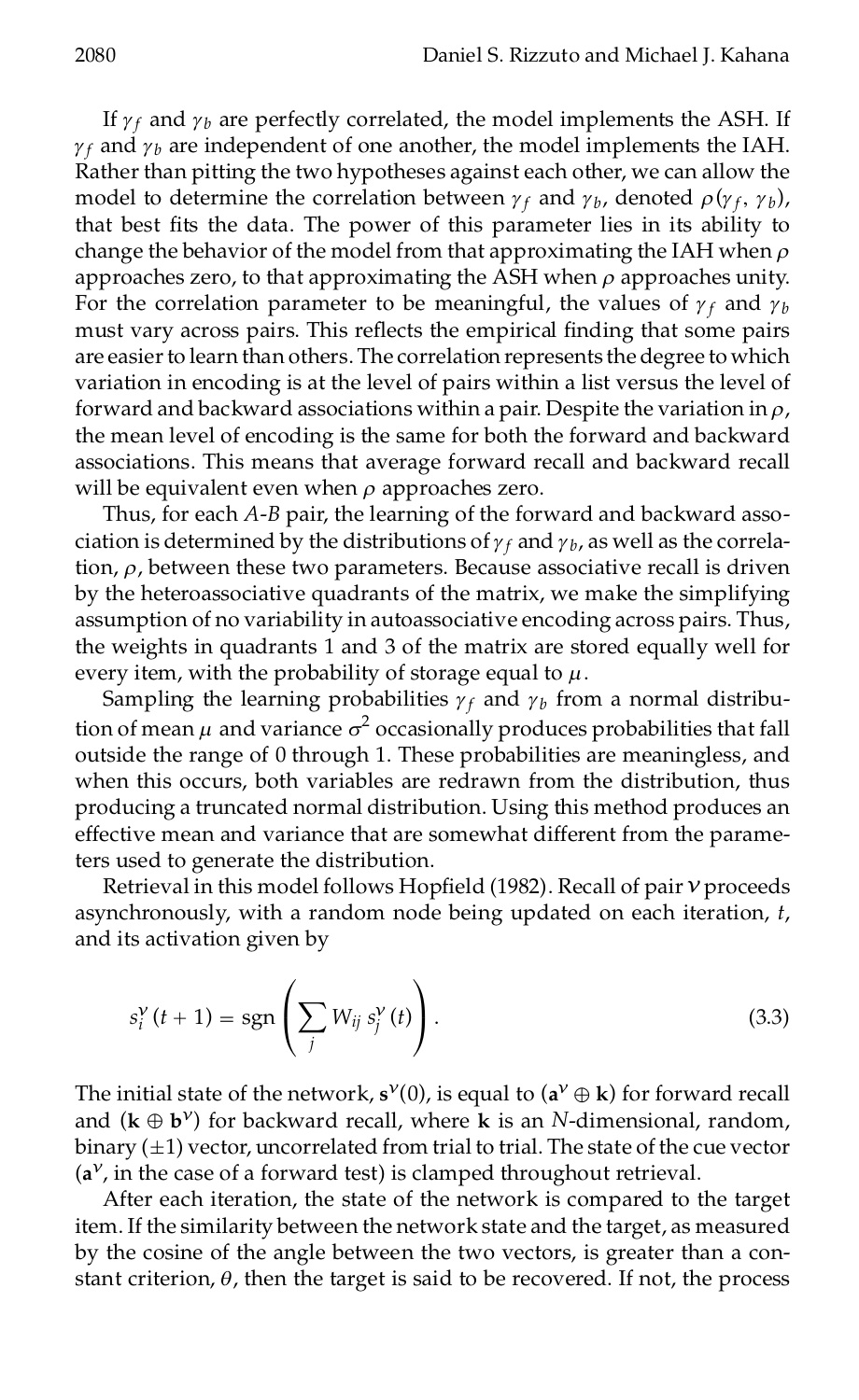repeats until a maximum number of iterations has been reached, denoted *I*max. At this time, if the network has not reached the criterion level of item recovery, that item is considered nonrecallable. In the work presented here, the parameters  $\theta$ ,  $I_{\text{max}}$ , and  $N$  were fixed to 0.99, 800, and 70, respectively; changing them had very little effect on the results of the simulations.

## **4 Applying the Model to a Paired-Associate Learning Data Set**

We applied our model to data gathered from a paired-associate learning experiment reported in Kahana (2001). First, we briefly describe the experiment, and then we report model fits to the data.

The experimental procedure is illustrated in Figure 2. Subjects studied a list of 12 unique word pairs. Each pair was presented visually for 2 seconds, and subjects were instructed to read the words aloud from left to right to ensure that they processed the two words in temporal succession. To assess learning, equal numbers of word pairs were presented either one, three, or five times in each list. The order of presentation was random, subject to the constraint that identical pairs were never repeated successively. After studying the list of word pairs, subjects performed a distractor task (pattern matching) aimed at minimizing the role of recency-sensitive retrieval processes (Howard & Kahana, 1999).

Each pair was tested for recall once in each of two successive test phases (test 1 and test 2). In test 1, subjects were tested on each of the studied pairs: half in the forward direction ( $A \rightarrow ?$ ) and half in the backward direction  $(? \leftarrow B)$ . In test 2, half of the pairs that were first tested in the forward direction were tested in the backward direction, and the other half were again tested in the forward direction. The same was true of pairs that were tested in the backward direction on test 1. This produced a  $2 \times 2$  factorial of test 1–test 2 possibilities (forward-forward, forward-backward, backwardforward, and backward-backward).

For each of the four combinations of test 1–test 2 possibilities, one can construct a  $2 \times 2$  contingency table tallying the outcomes of the first and second tests (success and failure on test 1 crossed with success and failure on test 2; see Figure 3). The marginal probabilities of this contingency table yield the probability of success on test 1 (cell  $a +$  cell *c*) and the probability of success on test 2 (cell  $a$  + cell  $b$ ). Additionally, one can measure the dependency between the two outcomes using a standard measure of association (e.g., Yule's *Q*, Goodman-Kruskal's *c* , or *Â* 2 ). We adopt Yule's *Q* because of its extensive use in the study of memory (see Kahana, 1999, for a review) and for its desirable statistical properties (Bishop, Fienberg, & Holland, 1975). This dependency, or correlation, between the outcomes of the two tests provides valuable information that is not contained in the marginal probabilities of recall.

The experimental results and model fits are shown in Tables 1 and 2. Table 1 reports recall probability and test 1–test 2 correlations (Yule's *Q*) as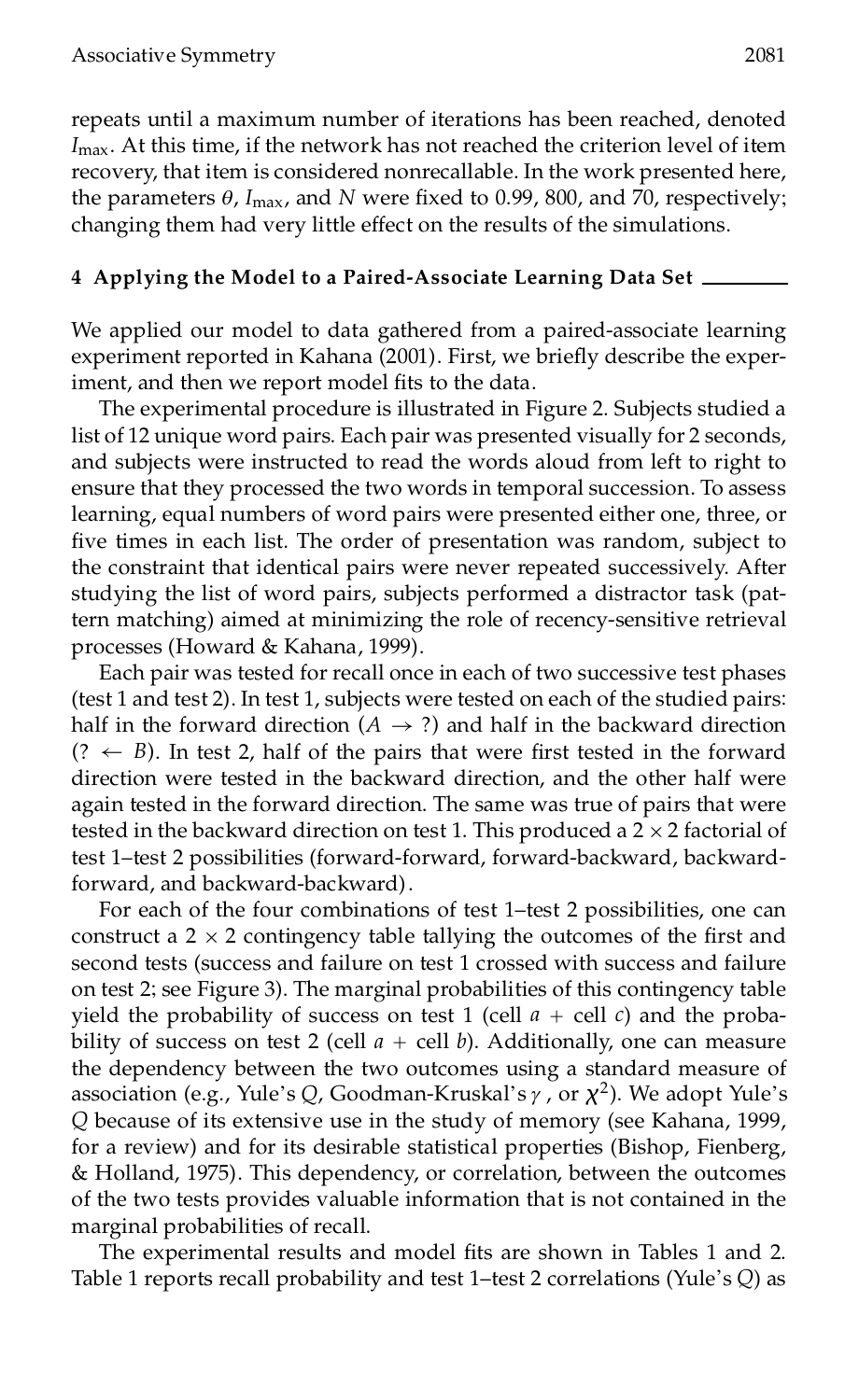

Figure 2: Depiction of the experimental procedure. The study session is followed by a distractor task (pattern matching), which is followed by test 1, an other distractor task, and then test 2.

a function of the number of presentations, averaged across subjects. From the behavioral data, it can be seen that there were no significant differences between forward and backward recall probabilities within any presentation level of the experiment. Also, correlations between identical successive tests were very high (near one); correlations between reverse successive tests were also high, but not as high as for the identical successive tests.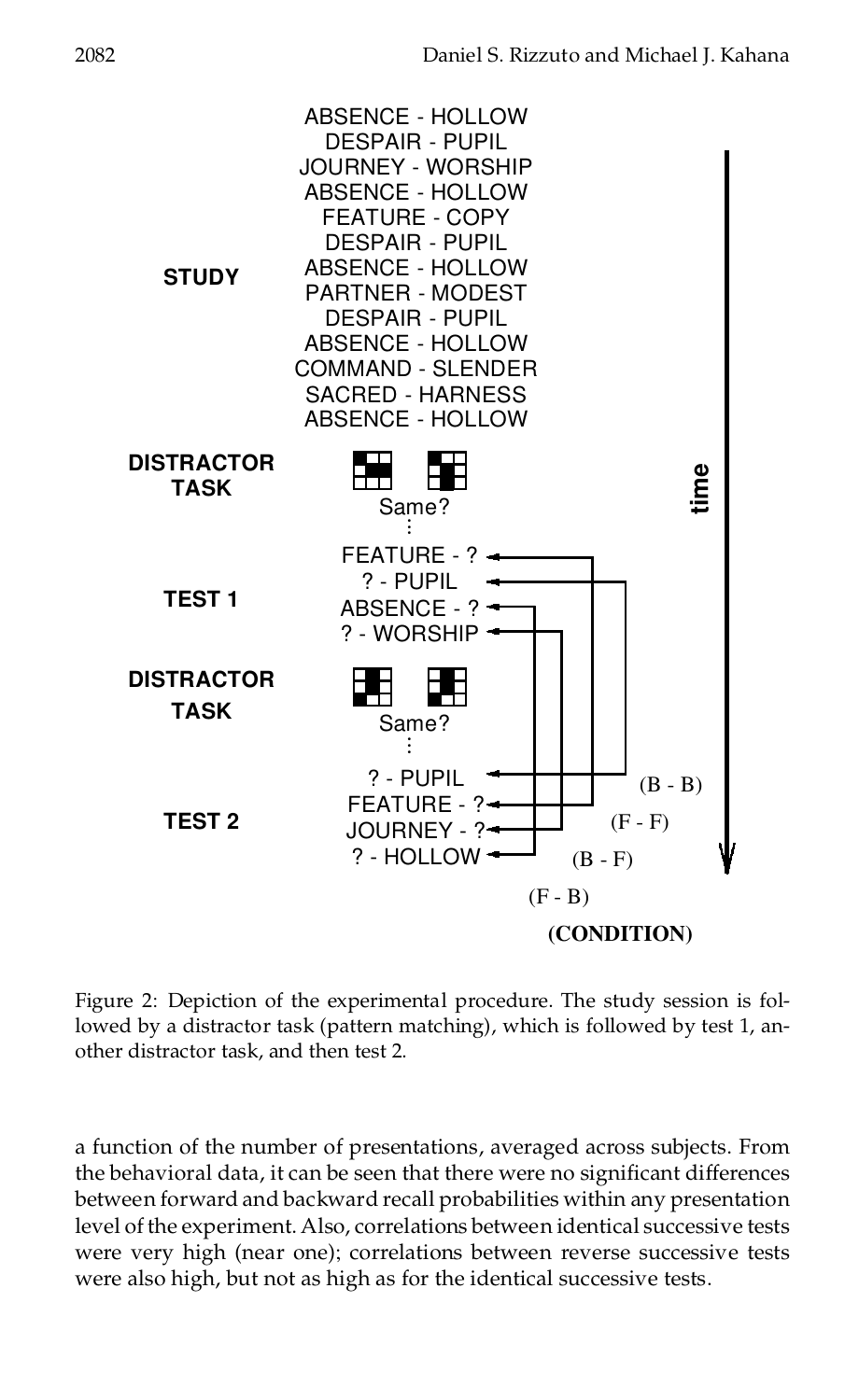Test 1  
+ -  
+ 
$$
a= 0.25
$$
 b = 0.35  
 $Q = \frac{ad - bc}{ad + bc} = 0.364$   
Test 2 -  $\frac{a}{c} = 0.10$  d = 0.30

Figure 3: Example of a  $2 \times 2$  contingency table, illustrating the calculation of the Yule's *Q* measure of association between test 1 and test 2 performance.

Table 1: Observed Accuracy and Correlation Values for Each Presentation Level in the Experiment, Averaged Across Subjects.

|    |         | <b>Probability of Recall</b> |                 |       | Yules $O$        |       |          |       |
|----|---------|------------------------------|-----------------|-------|------------------|-------|----------|-------|
|    | Forward |                              | <b>Backward</b> |       | <b>Identical</b> |       | Reversed |       |
|    | Data    | Model                        | Data            | Model | Data             | Model | Data     | Model |
| 1p | 0.35    | 0.35                         | 0.36            | 0.35  | 0.97             | 0.99  | 0.84     | 0.85  |
| 3p | 0.65    | 0.65                         | 0.65            | 0.65  | 0.96             | 0.99  | 0.81     | 0.83  |
| 5p | 0.75    | 0.75                         | 0.73            | 0.75  | 0.96             | 0.99  | 0.84     | 0.82  |

In Table 2 we report the average of the individual subject's contingency tables for the behavioral data and the model.<sup>2</sup> We fit the model to each individual subject's contingency table separately. In doing so, we allowed  $\mu$  and  $\sigma$  to vary independently for each level of learning ( $\mu_1$ ,  $\mu_3$ ,  $\mu_5$ ,  $\sigma_1$ ,  $\sigma_3$ , and  $\sigma$ <sub>5</sub>). This quantitatively fits the learning data without constraining the model to a particular learning mechanism. A single  $\rho$  is used to correlate forward and backward learning for all presentation levels. For parameter estimation, we minimize the model's root-mean-squared deviation (RMSD) from the behavioral data for each of the 15 subjects who took part in the experiment. $3$  We fit the model concurrently to the contingency tables for

<sup>&</sup>lt;sup>2</sup> Although Tables 1 and 2 are computed from the same underlying behavioral data, computing Yule's *Q* values from Table 2 will not necessarily produce the values seen in Table 1. The reason for this lies in the fact that when calculating Yule's *Q*, it is customary to add 0.5 to each cell in the contingency table. This is due to the fact that Yule's*Q* is a ratio and is thus extremely sensitive to cells having values of zero or near zero. Table 2 contains raw contingency tables averaged across subjects without adding 0.5 to each cell. This is appropriate because no derived measure is being calulated. Thus, Table 2 represents the average contingency table and was not used when calculating the average value of Yule's *Q*.

 $3$  Error minimization was accomplished via a genetic algorithm (Mitchell, 1996). Fifteen populations (one for each subject in the experiment) of 100 random points ("individuals") in parameter space were evolved for many generations until the average fitness for the population did not change from one generation to the next. An individual's fitness was calculated to be the negative of its RMSD compared to the behavioral data for a particular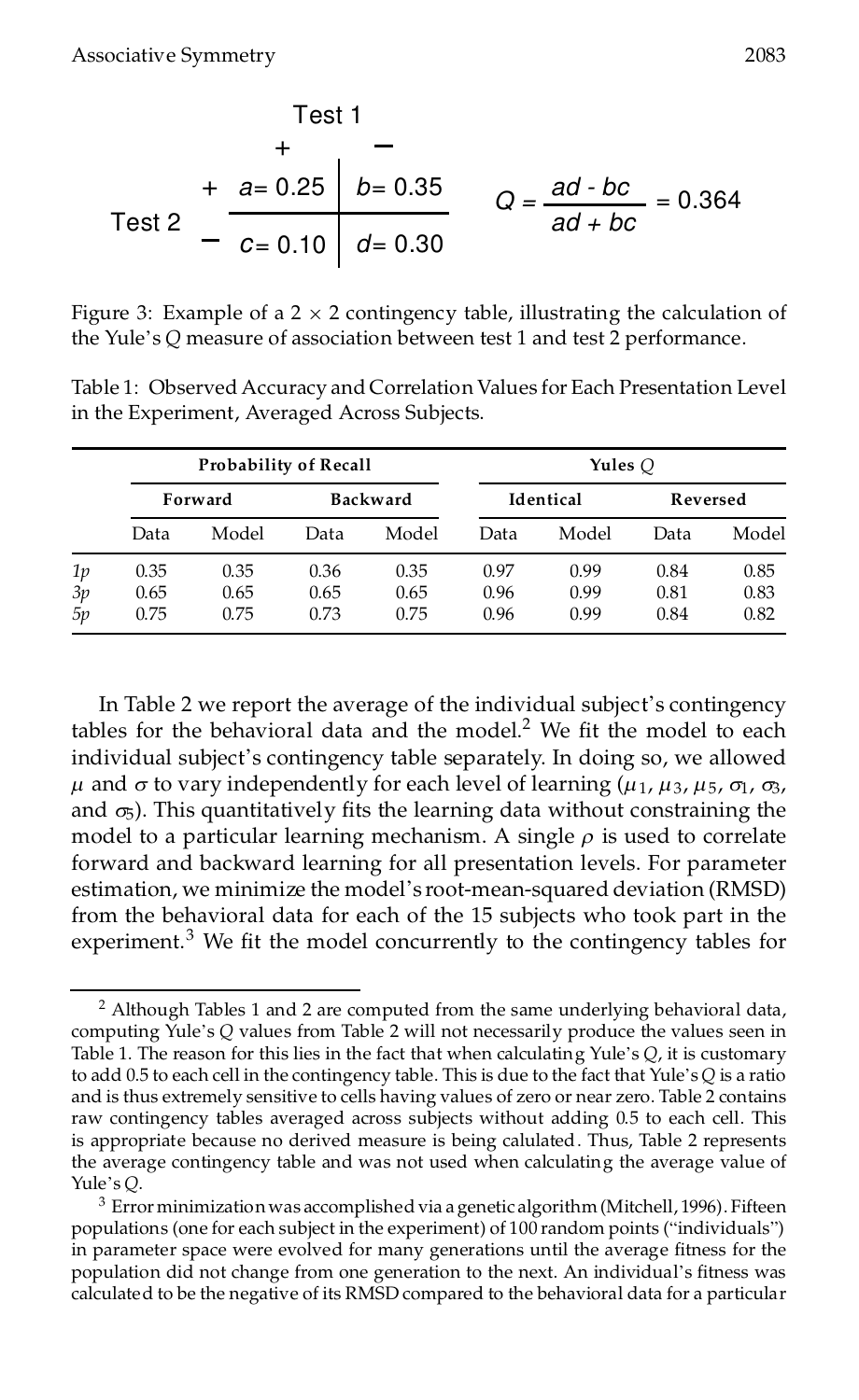|    |       | <b>Identical Direction</b> |       |       | <b>Reversed Directions</b> |       |       |       |  |
|----|-------|----------------------------|-------|-------|----------------------------|-------|-------|-------|--|
|    | Data  |                            | Model |       | Data                       |       | Model |       |  |
| 1p | 0.319 | 0.012                      | 0.321 | 0.028 | 0.293                      | 0.122 | 0.262 | 0.100 |  |
|    | 0.006 | 0.663                      | 0.032 | 0.620 | 0.049                      | 0.537 | 0.097 | 0.542 |  |
| 3p | 0.583 | 0.012                      | 0.625 | 0.026 | 0.609                      | 0.074 | 0.575 | 0.084 |  |
|    | 0.037 | 0.368                      | 0.027 | 0.323 | 0.043                      | 0.273 | 0.088 | 0.254 |  |
| 5p | 0.729 | 0.018                      | 0.723 | 0.025 | 0.681                      | 0.086 | 0.665 | 0.083 |  |
|    | 0.012 | 0.241                      | 0.019 | 0.233 | 0.037                      | 0.196 | 0.078 | 0.173 |  |

Table 2: Contingency Tables from the Behavioral Experiment Compared with Simulated Contingency Tables.

the identical and reversed successive tests for all three levels of learning, thereby fitting 24 data points with seven free parameters. Figure 4 plots the best-fitting model parameters with 95% confidence intervals calculated across subjects. By fitting each (normalized) quadrant of the contingency tables from the experimental data, the model was able simultaneously to fit correlations and accuracy on tests 1 and 2 (RMSD  $= 0.07$ ).

These model fits to the experimental data are interesting in several respects. As expected, we see that the mean level of encoding increases with learning (from  $\mu_1$  to  $\mu_3$  to  $\mu_5$ ). We also see that significant variability in learning across pairs  $(\sigma)$  is required to fit the experimental data. Although this is consistent with psychological studies of the role of variability in learning (Hintzman & Hartry, 1990), this important facet of human performance has rarely been incorporated into neural network or even formal mathematical models of learning and memory. Finally, and most important, the fact that the best-fitting values of  $\rho$  are very high (near one) tells us that very strong correlations between forward and backward storage are necessary to fit the human behavioral data.

Once the best parameter set for each subject was found, we completed a comprehensive search of the local parameter space to look at the effects of correlations and variability in learning on the fitness landscape. In Figure 5 we plot model fitness as a function of  $\rho$  and  $\sigma_3$ ; each of the remaining parameters was kept fixed. Fitness was calculated using only the contingency tables for three presentations.

Underneath each of the simulated data points in the fitness landscape, we plot the *p*-value representing the significance of the difference between that parameter set and the best-fitting parameter set. Lower *p*-values reflect

subject. Each individual was run for 300 trials of 12-pair lists in order to generate reliable values. At the end of every generation, each of the 50 least-fit individuals were completely regenerated from 2 of the best-fitting individuals by randomly drawing their new parameter values from each of their parents. Those 50 individuals with the best fitness were mutated by a single, gaussian parameter change.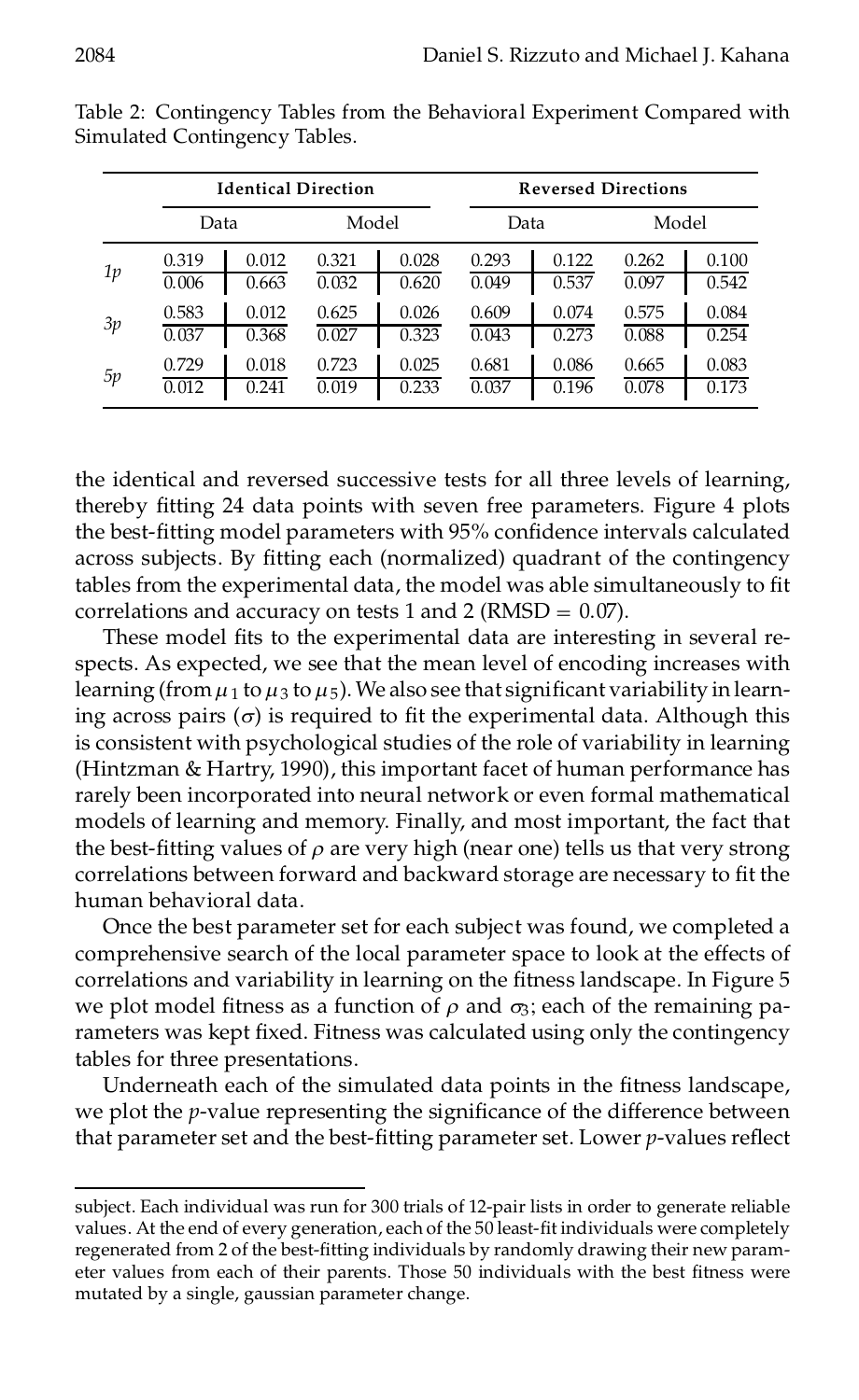

Figure 4: Best-fitting parameter values averaged across subjects. Error bars represent 95% confidence intervals.

an inability of that parameter set to fit the behavioral data as well as the best-fitting parameter set. Figure 5 shows that the best-fitting portion of the parameter space ( $\rho \ge 0.8$  and  $0.15 \le \sigma_3 \le 0.25$ ) fits significantly better than the rest of the space.

We used the same simulations to assess correlations between forward and backward recall. Figure 6 plots the correlation between simulated suc cessive tests in opposite directions as a function of both  $\rho$  and  $\sigma_3$ . In this figure, it is shown that the only way of producing high correlations in the retrieval of forward and backward associations is to have extremely high correlations in the learning of those associations. This figure also shows the monotonic relationship between the correlations in learning the forward backward associations and the correlation in recall between successive tests in opposite directions. The correlation between successive tests in the identical direction is always one.

It may be seen that Yule's  $Q$  decreases as encoding variability  $(σ)$  across items decreases. This occurs when  $\sigma$  is small compared to the binomial variability introduced during probabilistic encoding. Although there is no difference between the probabilities of encoding the forward and the back ward associations when  $\sigma = 0$ , there are random fluctuations in the actual number of weights stored for each association (e.g., if there are 1000 weights in each quadrant of the matrix and  $\gamma_f = \gamma_b = 0.5$ , one trial might store 512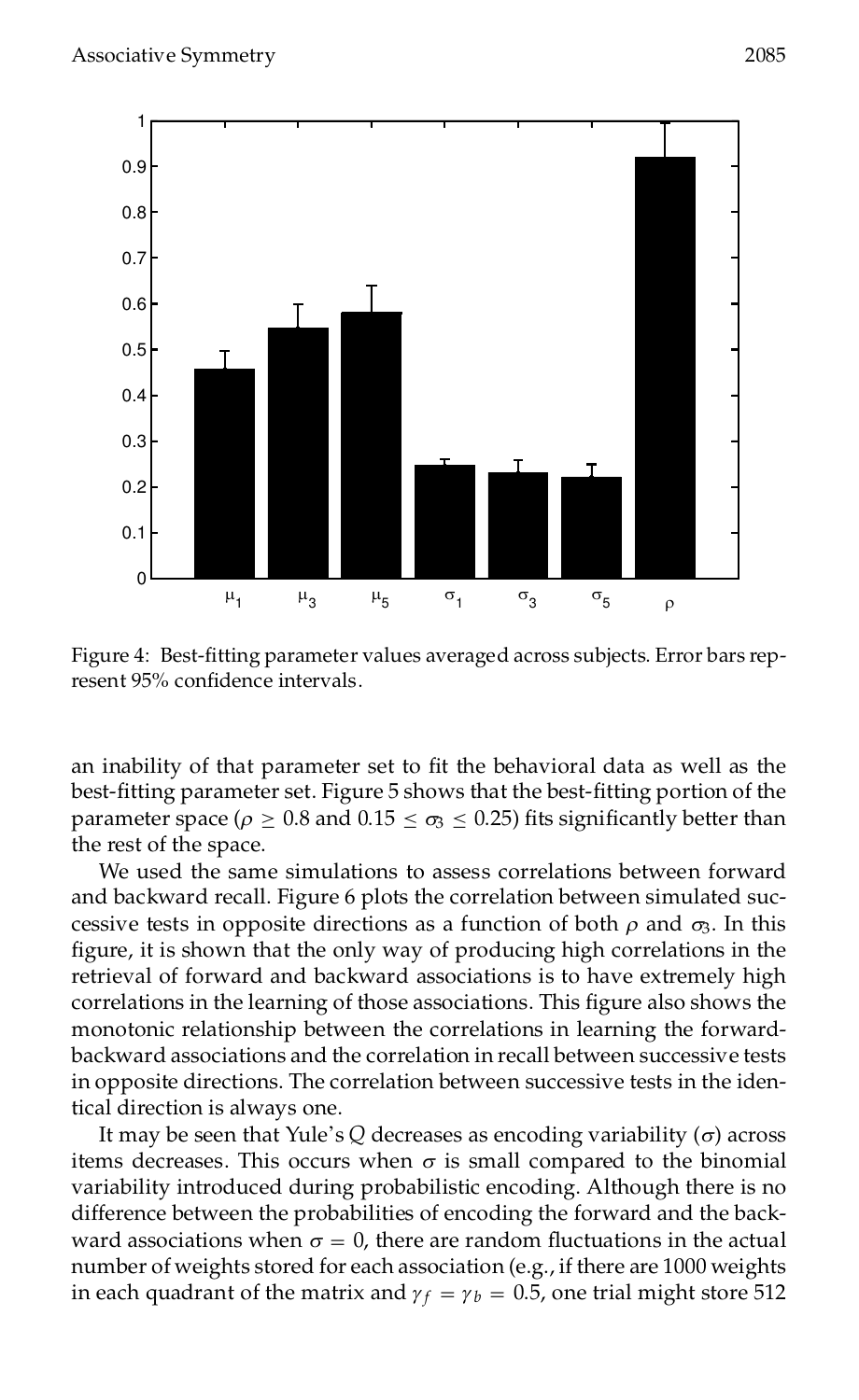

Figure 5: Model fitness (negative RMSD) plotted on the *z*-axis as a function of  $\rho$  and  $\sigma_3$ . Below the fitness function, we plot the *p*-values corresponding to the statistical significance of the difference between the best-fitting parameter set and the rest of the parameter space.

weights in the forward weight matrix while storing only 487 weights in the backward weight matrix). As  $\sigma \to 0$ , encoding probabilities are very similar for all pairs, and the uncorrelated noise associated with binomial variability leads to much lower correlations in recall.

## **5 Output Encoding**

In the model just described, we assumed that the test trials did not affect information stored in memory. Although this assumption is common in neural network models, behavioral studies suggest that test trials do contribute to learning (Humphreys & Bowyer, 1980). If subjects are reencoding the pair during correct responses to the first test, this could increase the probability of responding correctly to the second test and artifactually increase the observed correlation.<sup>4</sup>

To explore this possibility, we augmented our basic model by introducing an output encoding parameter. This parameter, *w*, regulates the reencoding

<sup>4</sup> Although it is possible that subjects will encode some representation on incorrect trials as well, subjects rarely make errors of commissionin these experiments.Theyusually respond with "Pass" instead.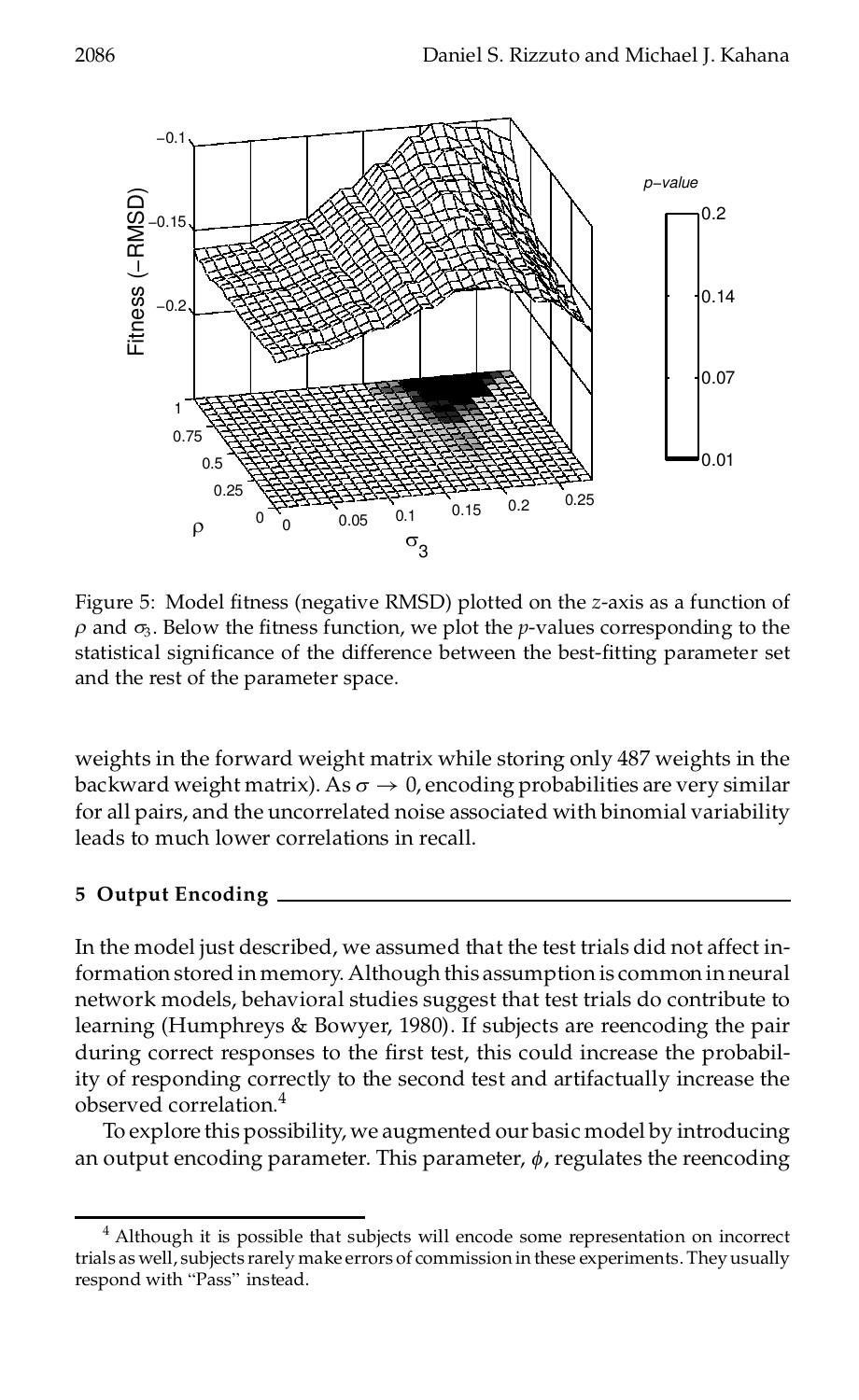

Figure 6: Simulated correlation (Yule's Q) between forward and backward recall as a function of  $\sigma_3$  and  $\rho$ .

of the original association on correct trials. When a test item is correctly recalled, each weight in all of four matrix quadrants given by equation 3.1 is probabilistically reencoded as

$$
\Delta W_{ij} = \begin{cases} s_i^{\mathsf{V}} s_j^{\mathsf{V}} & \text{with probability} \\ 0 & \text{with probability} \quad 1 - \phi. \end{cases} \tag{5.1}
$$

This implementation of output encoding does not include variability, and the probability of storing a weight is independent of the quadrant it resides in. The fact that we are reencoding both the forward and the backward asso ciations after a correct recall in either direction should increase the simulated correlation between forward and backward recall.

In order to examine the contribution of output encoding to the behavioral predictions of our model, we again fit all eight parameters of the model to the experimental data for each subject. Figure 7 plots the best-fitting values of  $\mu$ ,  $\sigma$ ,  $\rho$ , and  $\phi$  averaged across individual subjects. As before,  $\mu$  increases monotonically with the number of presentations of the studied pair, and  $\sigma$ stays relatively constant across the three learning levels, corroborating the simulations without output encoding. These simulations differ, however, with respect to  $\rho$ , which settles into a lower value with output encoding than without (compare Figure 7 with Figure 4). This difference was not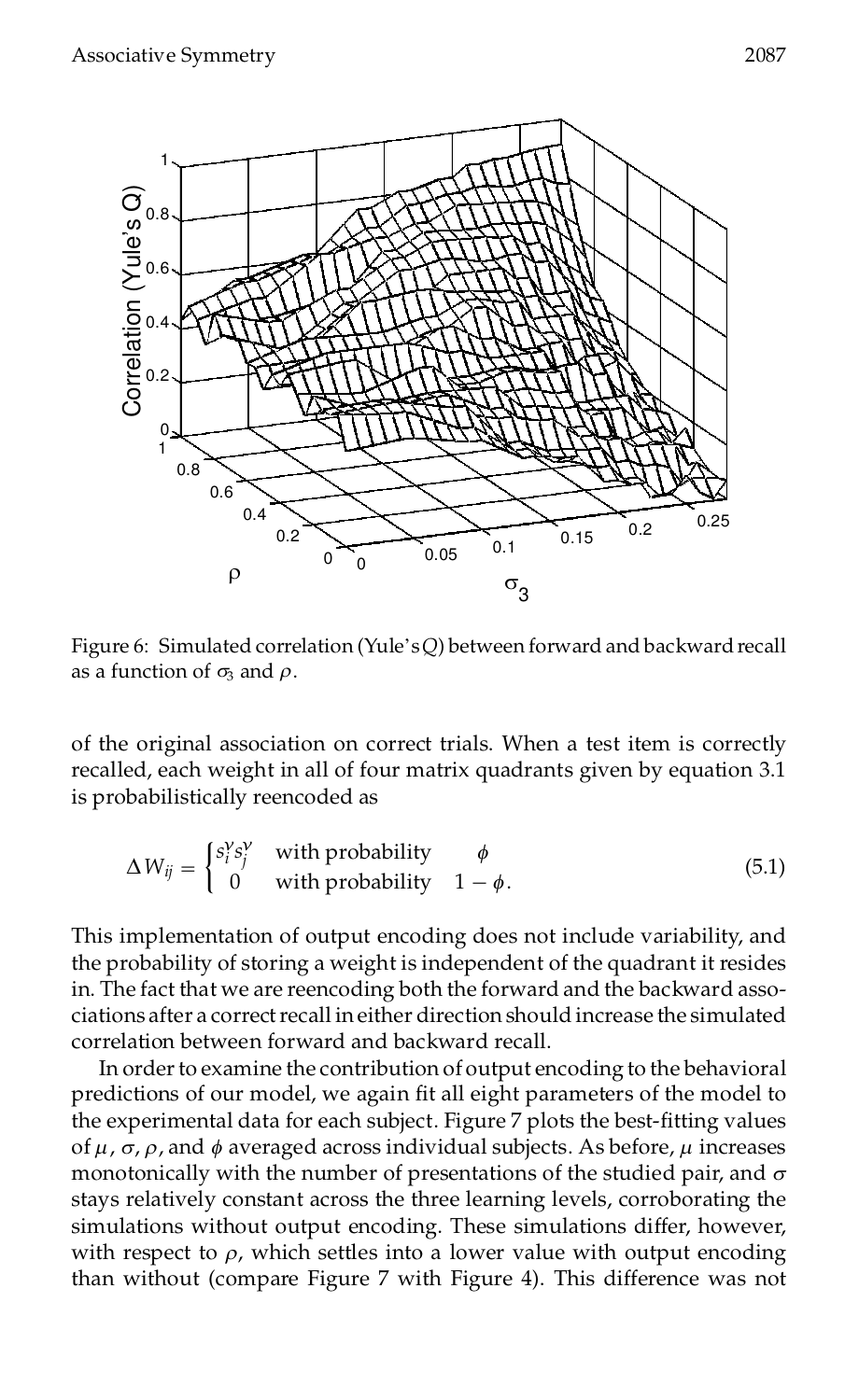



Figure 7: Best-fitting parameter values for the model that includes output encoding. Error bars represent 95% confidence intervals.

statistically significant  $(t(28) < 1, n.s.$ ). Similarly, the augmented model does not fit the data significantly better than the model without output encoding (RMSD =  $0.06$ ;  $t(28)$  < 1, n.s.). It should be noted however, that the bestfitting value of  $\rho$  was significantly less than one ( $t(14) = 3.15$ ,  $p < 0.01$ ), suggesting that although the ASH provides a much better description of behavior than the IAH, the true state of the world may fall shy of perfect symmetry.

## **6 Conclusion**

The finding of very strong correlations between forward and backward recall of paired associates in human memory supports the view that both forward and backward associations are products of a single mechanism. The strength of our model lies in its ability to modulate its behavior accurately and flexibly between two extreme views of associative learning: ASH and the IAH, via the correlational parameter,  $\rho$ . The fact that the average bestfitting parameter set (without output encoding) included a value of  $\rho$  close to one is strong evidence for symmetricallearning of associations in humans.

These results lend support to models that employ inherently symmet ric associative mechanisms, like the holographic models of Murdock (1982, 1997) and Metcalfe (1991; Metcalfe Eich, 1982). Although the neural plau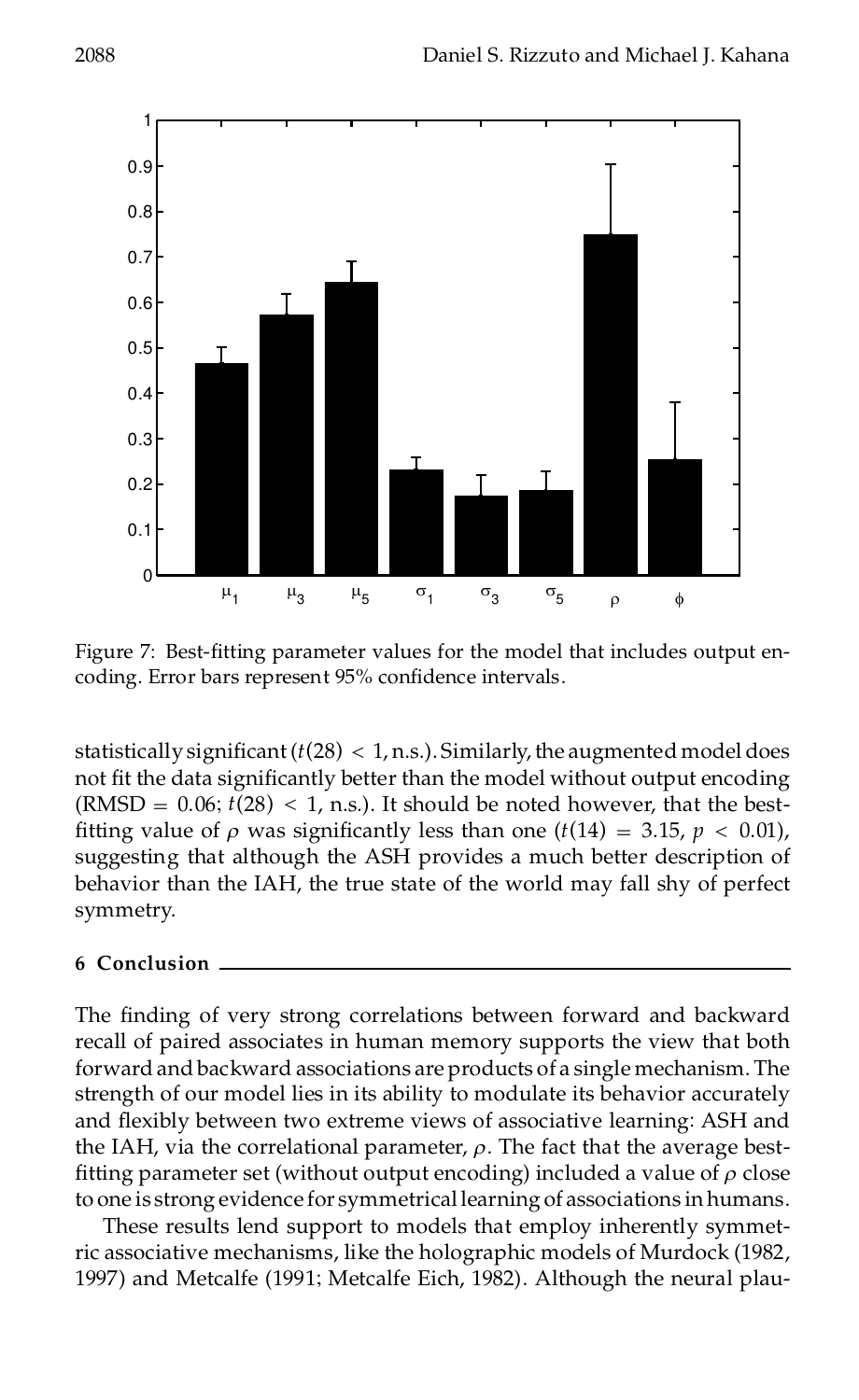sibility of convolution-based models has been called into question (Pike, 1984, but see Murdock, 1985), they have been successfully applied to a wide range of experimental data.

We have examined the possibility that output encoding during the first test is affecting the results of the second test, a hypothesis first explored by Humphreys and Bowyer (1980) in the context of successive recognition recall tests. Although our model can fit the human behavioral data marginally better when it includes output encoding than when it does not, this differ ence is not statistically significant. Most important, the best-fitting value of  $\rho$  does not change significantly with the inclusion of an output encoding mechanism.

This model also addresses the effects of variability in the learning of as sociations. The best-fitting parameter set at all levels of learning contained significant variability in the distribution of learning probabilities. Clearly there are differences in encoding at the level of individual word pairs; some items are easier to learn than others, and fluctuations in attention can provide an additional source of variability. The current results support the idea that variability in learning is an important factor that must be considered in order to model the human learning process accurately.

The idea that an autoassociative mechanism may underlie both item retrieval (redintegration) and associative retrieval (cued recall) is not un reasonable given what we know about hippocampal physiology. Recurrent collaterals in the CA3 region of the hippocampus may provide a neurophysiological basis for autoassociative memory (Treves & Rolls, 1994). Each CA3 cell receives input from mossy fibers arising in the dentate gyrus and direct perforant path inputs from entorhinal cortex (EC). Yet by far the majority of the connections come from other CA3 cells (Ishizuka, Cowan, & Ama ral, 1995). If incoming sensory inputs arriving from association cortex via EC contain a composite representation of both *A* and *B* items, this strong recurrent connectivity could provide a symmetric memory storage mecha nism. Since synaptic modifiability within this system occurs on such a short timescale (Hanse & Gustafsson, 1994), it would be well suited to forming cohesive, episodic representations.

Like humans, rats can also learn associations in the forward direction and exhibit transfer of the same association tested in the backward direction. Bunsey and Eichenbaum (1996) trained rats to associate a stimulus odor with one of two response odors in an olfactory learning paradigm. They then assessed the rats' ability to choose the stimulus odor when presented with its paired response. Although transfer was not perfect, it was sub stantial (> 50%). Following hippocampal lesions, these animals still show significant retention of the forward association but exhibit no transfer when tested in the reverse order. On the basis of these results, they suggest that there may be two mechanisms involved in the formation of associations. A declarative mechanism, mediated by the hippocampal formation, allows for flexible usage of associative relations, thus supporting both forward and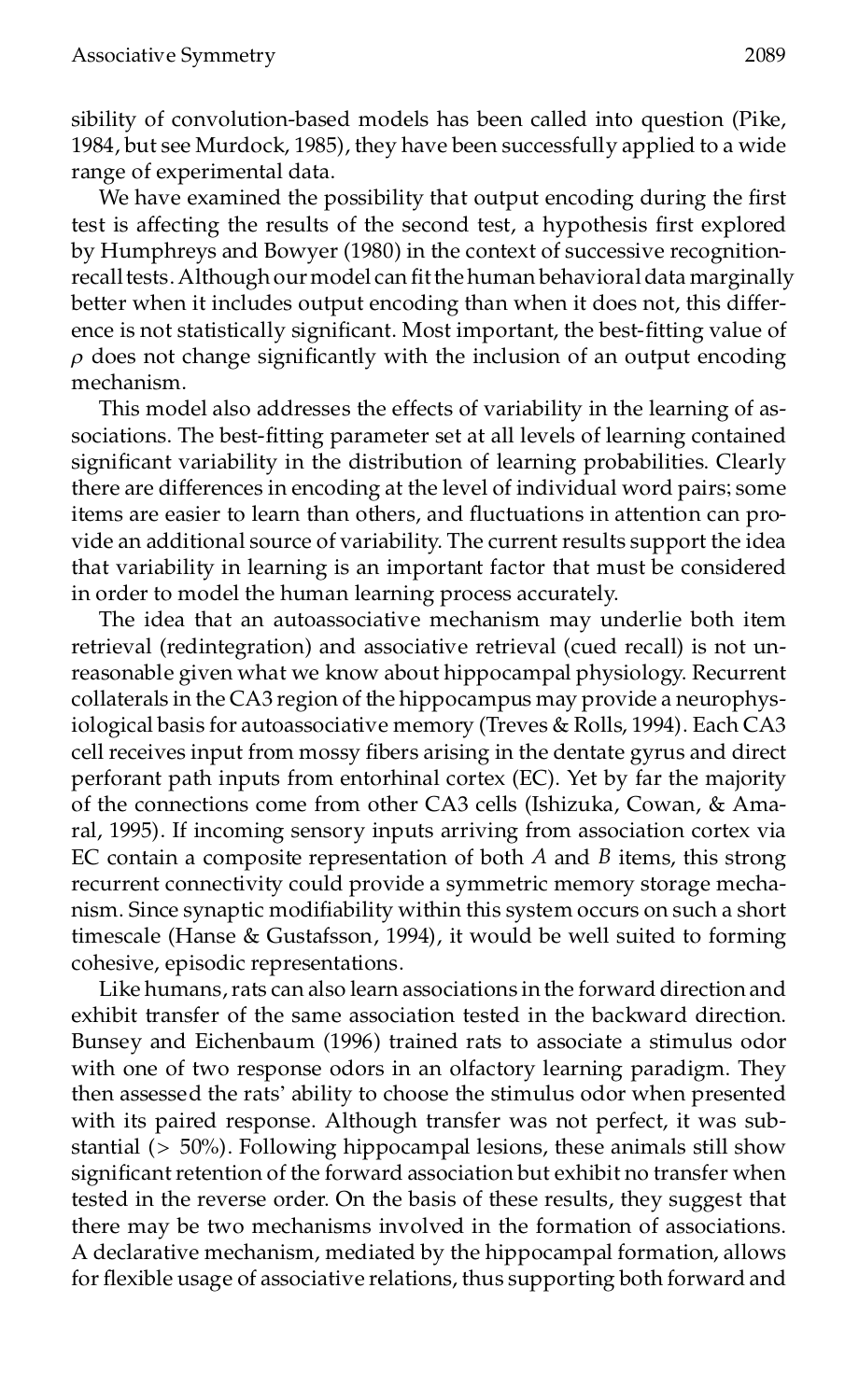backward associative learning. A second procedural mechanism supports the acquisition of stimulus-stimulus associations but not the inferential pro cessing needed to retrieve backward associations. This second mechanism does not depend on an intact hippocampal formation.

A convergence of anatomical, behavioral, and physiological evidence points to the hippocampus as an integrator of multimodal sensory information, crucial to memory processing. The fact that it provides the necessary infrastructure to support an autoassociative memory system also suggests the intriguing hypothesis that this type of architecture may indeed underly both auto- and heteroassociative memory in humans.

In summary, our autoassociative network model of heteroassociative memory implements a stochastic learning algorithm acting at the level of individual weights and allows us quantitatively to fit human accuracy data as well as the correlations between successive tests. Fitting these experi mental data highlights the importance of variability in the learning process. In addition, data on the correlations between successive forward and back ward recall tests support the notion that an autoassociative mechanism may underlie at least some forms of heteroassociative learning.

#### **Acknowledgments**

We acknowledge support from National Institutes of Health research grants MH55687 and AG15852. Correspondence concerning this article should be addressed to Michael Kahana, Volen Center for Complex Systems, MS 013, Brandeis University, Waltham, MA 02254-9110. Electronic mail may be sent to kahana@brandeis.edu.

#### **References**

- Amit, D. J., & Brunel, N. (1995). Learning internal representations in an attractor neural network with analogue neurons. *Network: Computation in Neural Systems, 6*, 359–388.
- Amit, D. J., & Fusi, S. (1992). Constraints on learning in dynamic synapses. *Network: Computation in Neural Systems, 3*, 443–464.
- Anderson, J. A. (1972). A simple neural network generating an interactive mem ory. *Mathematical Biosciences, 14*, 197–220.
- Asch, S. E., & Ebenholtz, S. M. (1962). The principle of associative symmetry. *Proceedings of the American Philosophical Society, 106*, 135–163.
- Bishop, Y. M. M., Fienberg, S. E., & Holland, P. W. (1975). *Discrete multivariate analysis: Theory and practice*. Cambridge, MA: MIT Press.
- Brown, G. D. A., Dalloz, P., & Hulme, C. (1995). Mathematical and connectionist models of human memory: A comparison. *[Memory,](http://giorgio.catchword.com/nw=1/rpsv/0965-8211^28^293L.113[aid=785441]) 3*, 113–145.
- Brunel, N., Carusi, F., & Fusi, S. (1998). Slow stochastic Hebbian learning of classes of stimuli in a recurrent neural network. *Network:[Computation](http://giorgio.catchword.com/nw=1/rpsv/0954-898X^28^299L.123[aid=216005]) in Neural Systems, 9*, [123–152.](http://giorgio.catchword.com/nw=1/rpsv/0954-898X^28^299L.123[aid=216005])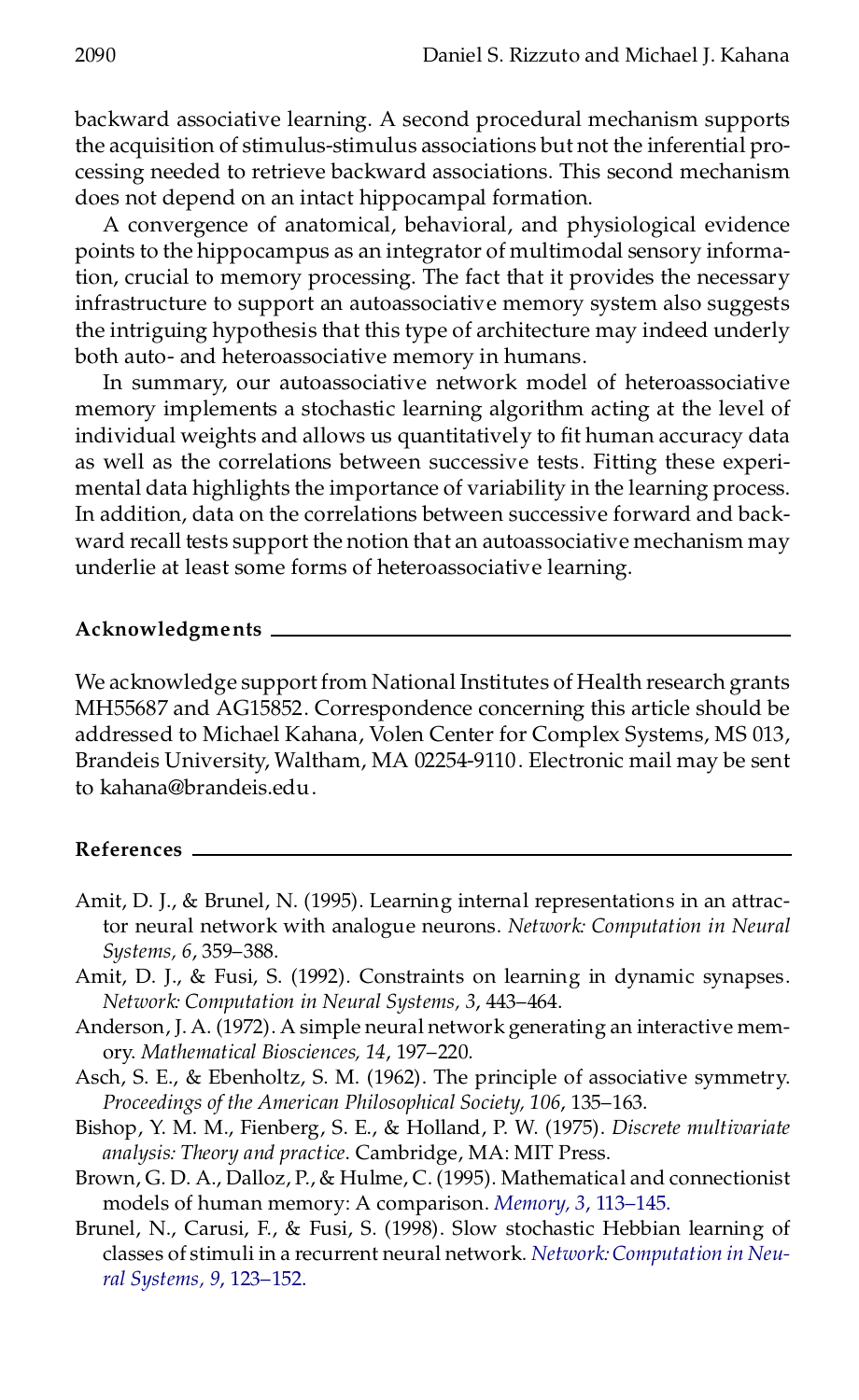- Buhmann, J., Divko, R., & Schulten, K. (1989). Associative memory with high information content. *Physical Review A, 39*, [2689–2692.](http://giorgio.catchword.com/nw=1/rpsv/1050-2947^28^2939L.2689[aid=218508])
- Bunsey, M., & Eichenbaum, H. (1996). Conservation of hippocampal memory function in rats and humans. *Nature, 379*, 255–257.
- Carpenter, G., & Grossberg, S. (1993). Normal and amnesic learning, recognition and memory by a neural model of cortico-hippocampal interactions. *[Trends](http://giorgio.catchword.com/nw=1/rpsv/0166-2236^28^2916L.131[aid=846676]) in [Neurosciences,](http://giorgio.catchword.com/nw=1/rpsv/0166-2236^28^2916L.131[aid=846676]) 16*, 131–137.
- Chance, F. S., & Kahana, M. J. (1997). Testing the role of associative interference and compound cues in sequence memory. In J. Bower (Ed.), *The neurobiology of computation: Proceedings of the Annual Computational Neuroscience Meeting*. Norwell, MA: Kluwer.
- Ebbinghaus, H. (1885/1913). *Memory: A contribution to experimental psychology*. New York: Teachers College, Columbia University.
- Ekstrand, B. R. (1966). Backward associations. *[Psychological](http://giorgio.catchword.com/nw=1/rpsv/0033-2909^28^2965L.50[aid=309862]) Bulletin, 65*, 50–64.
- Hanse, E., & Gustafsson, B. (1994). Onset and stabilization of NMDA receptor dependent hippocampal long-term potentiation. *[Neuroscience](http://giorgio.catchword.com/nw=1/rpsv/0168-0102^28^2920L.15[aid=1326626]) Research, 20*, [15–25.](http://giorgio.catchword.com/nw=1/rpsv/0168-0102^28^2920L.15[aid=1326626])
- Hintzman, D., & Hartry, A. L. (1990). Item effects in recognition and frag ment completion: Contingency relations vary for different subsets of words. *Journal of Experimental Psychology: Learning, Memory, and Cognition, 16*, 965– 969.
- Hopfield, J. J. (1982). Neural networks and physical systems with emergent collective computational abilities. *Proceedings of the National Academy of Sciences, 84*, 8429–8433.
- Howard, M.W., & Kahana, M.J. (1999). Contextual variability and serial position effects in free recall. *Journal of [Experimental](http://giorgio.catchword.com/nw=1/rpsv/0278-7393^28^2925L.923[aid=289689]) Psychology: Learning, Memory and [Cognition,](http://giorgio.catchword.com/nw=1/rpsv/0278-7393^28^2925L.923[aid=289689]) 25*, 923–941.
- Humphreys, M. S., Bain, J. D., & Pike, R. (1989). Different ways to cue a coher ent memory system: A theory for episodic, semantic, and procedural tasks. *[Psychological](http://giorgio.catchword.com/nw=1/rpsv/0033-295X^28^2996L.208[aid=289690]) Review, 96*, 208–233.
- Humphreys, M. S., & Bowyer, P. A. (1980). Sequential testing effects and the relation between recognition and recognition failure. *Memory and Cognition, 8*, 271–277.
- Ishizuka, N., Cowan, W. M., & Amaral, D. G. (1995). A quantitative analysis of the dendritic organization of pyramidal cells in the rat hippocampus. *[Journal](http://giorgio.catchword.com/nw=1/rpsv/0021-9967^28^29362L.17[aid=218306]) of [Comparative](http://giorgio.catchword.com/nw=1/rpsv/0021-9967^28^29362L.17[aid=218306]) Neurology, 362*, 17–45.
- Kahana, M. J. (1996). Associative retrieval processes in free recall. *[Memory](http://giorgio.catchword.com/nw=1/rpsv/0090-502X^28^2924L.103[aid=289692]) and [Cognition,](http://giorgio.catchword.com/nw=1/rpsv/0090-502X^28^2924L.103[aid=289692]) 24*, 103–109.
- Kahana,M.J.(1999). Contingency analyses of memory.InE. Tulving (Ed.),*Oxford handbook of human memory* (pp. 323–384). New York: Oxford Press.
- Kahana, M. J. (2001). Associative symmetry and memory theory. Submitted.
- Klahr, D., Chase, W. G., & Lovelace, E. A. (1983). Structure and process in al phabetic retrieval. *Journal of Experimental Psychology: Learning, Memory, and Cognition, 9*, 462–477.
- Köhler, W. (1947). *Gestalt psychology*. New York: Liveright.
- Lockhart, R. S. (1969) . Retrieval asymmetry in the recall of adjectives and nouns. *Journal of Experimental Psychology, 79*, 12–17.